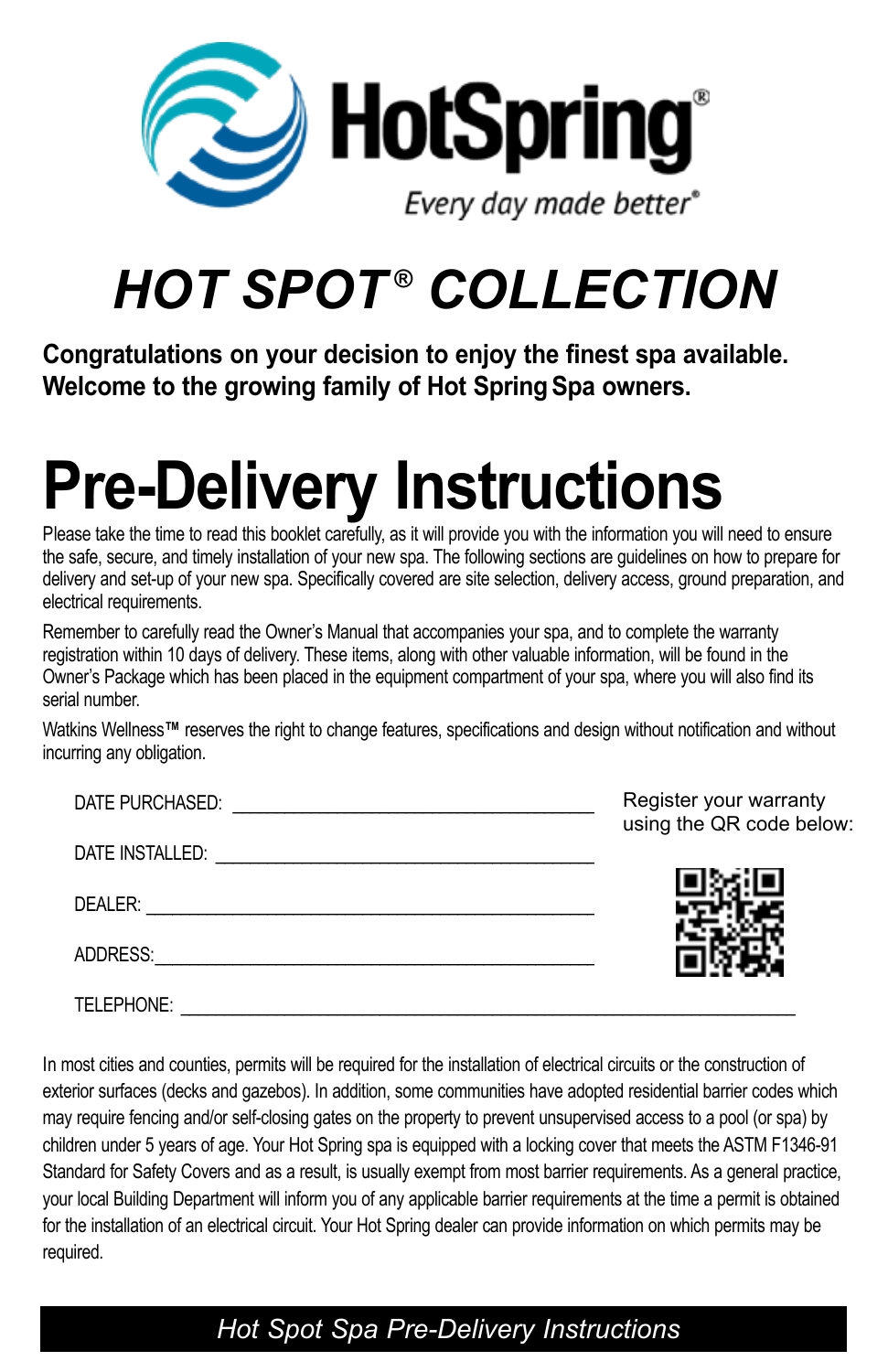## **SITE SELECTION AND PREPARATION**

**IMPORTANT:** Site selection and preparation are your responsibility. Carefully read these instructions and consult your authorized Hot Spring® dealer if you have any questions.

You probably have a spot picked out for your new spa, whether it's indoors or outdoors, on a patio or on a deck. Just make sure you check the following:

- Always put your spa on a structurally sound, level surface. A filled spa can weigh a great deal. Make certain that the location you choose can support the weight of your filled spa.
- Locate your spa away from any reflective surface or glass. The heat generated by some types of doublepane windows and reflective surfaces can cause serious damage to the exterior of the spa, including the siding and cover.
- Locate your equipment compartment, which houses all of the electrical components, in a place where water will drain away from it. Allowing water into the equipment compartment can damage the electronics, or may result in tripping your house's circuit breaker.
- Leave yourself easy access to the circuit breaker in the subpanel (when connected to 230 volts), or to the interrupter switch by the end of the power cord (115 volt models).
- Never let water get into the subpanel (when connected to 230 volts), into the interrupter switch (115 volt models), or into the electrical outlet that your spa is plugged into.
- Leave access to the entire front of the spa (the removable panels provide access to the spa's equipment) for periodic spa care and maintenance.

## **OUTDOOR AND PATIO INSTALLATION**

No matter where you install your new spa, it's important that you have a solid foundation to support it. Structural damage to the spa resulting from incorrect installation or placement on an inadequate foundation is not covered under the spa's limited warranty.

## **DECK INSTALLATION**

To be certain your deck can support your spa, you must know the deck's maximum load capacity. **Consult a qualified building contractor or structural engineer before you place the spa on an elevated deck or indoors.** To find the weight of your spa, its contents and occupants, refer to the Spa Specification chart located toward the end of this document. This weight per square foot must not exceed the structure's rated capacity, or serious structural damage could result.

### **INDOOR INSTALLATION**

Be aware of some special requirements if you place your spa indoors. Water will accumulate around the spa, so flooring materials must provide a good grip when wet. Proper drainage is essential to prevent a build-up of water around the spa. When building a new room for the spa, it is recommended that a floor drain be installed. The humidity will naturally increase with the spa installed. Water may get into woodwork and produce dry rot, mildew, or other problems. Check for airborne moisture's effects on exposed wood, paper, etc. in the room. To minimize these effects, it is best to provide plenty of ventilation to the spa area. An architect can help to determine if more ventilation must be installed.

Your Hot Spot dealer can help you with local information such as zoning regulations and building codes.

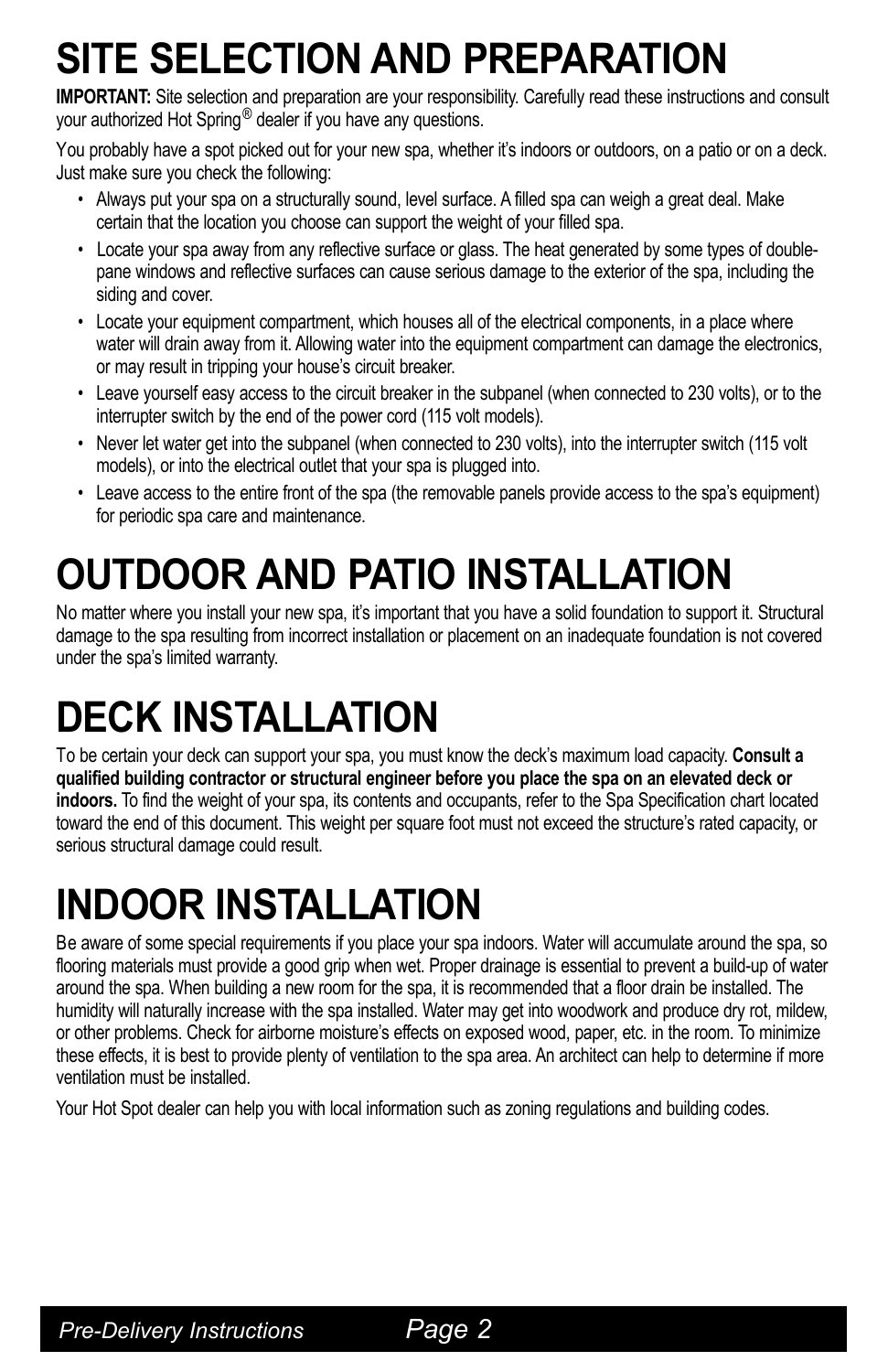### **DELIVERY ACCESS**

First, locate the dimensions of your spa on the following chart. The dimensions shown are the measurements of the spa in the vertical position, laid on its side.

Next, contact your dealer to find the height and width added by the delivery cart which the dealer will use to deliver your new spa. Use the height of the cart plus the dimension shown as H to determine the vertical clearance required to pass the spa and cart. Use the width of the cart, or dimension W, whichever is greater, to determine the maximum width of clearance necessary. Use the length dimension L when making any sharp turns to determine the maximum clearance required.

**NOTE:** It may be necessary to allow for additional overhead clearance if the spa will be rolled up or down an incline or moved up or down a short flight of stairs.

Use the information below to determine the requirements for access to your desired location.

It may be necessary to remove a gate, part of a fence, or other movable obstructions in order to roll the spa to its installation site.

| Model                    | Width W     | Length L     | Height H     |
|--------------------------|-------------|--------------|--------------|
| Relay <sup>®</sup> (REL) | 36" (92 cm) | 84" (2.13 m) | 84" (2.13 m) |
| Rhythm® (RHY)            | 36" (92 cm) | 84" (2.13 m) | 84" (2.13 m) |
| Pace™ (PAC)              | 33" (84 cm) | 82" (2.08 m) | 82" (2.08 m) |
| Stride® (STD)            | 29" (74 cm) | 84" (2.13 m) | 65" (1.65 m) |
| SX(SX)                   | 33" (84 cm) | 77" (1.96 m) | 72" (1.83 m) |
| TX (TX)                  | 29" (74 cm) | 72" (1.83 m) | 72" (1.83 m) |

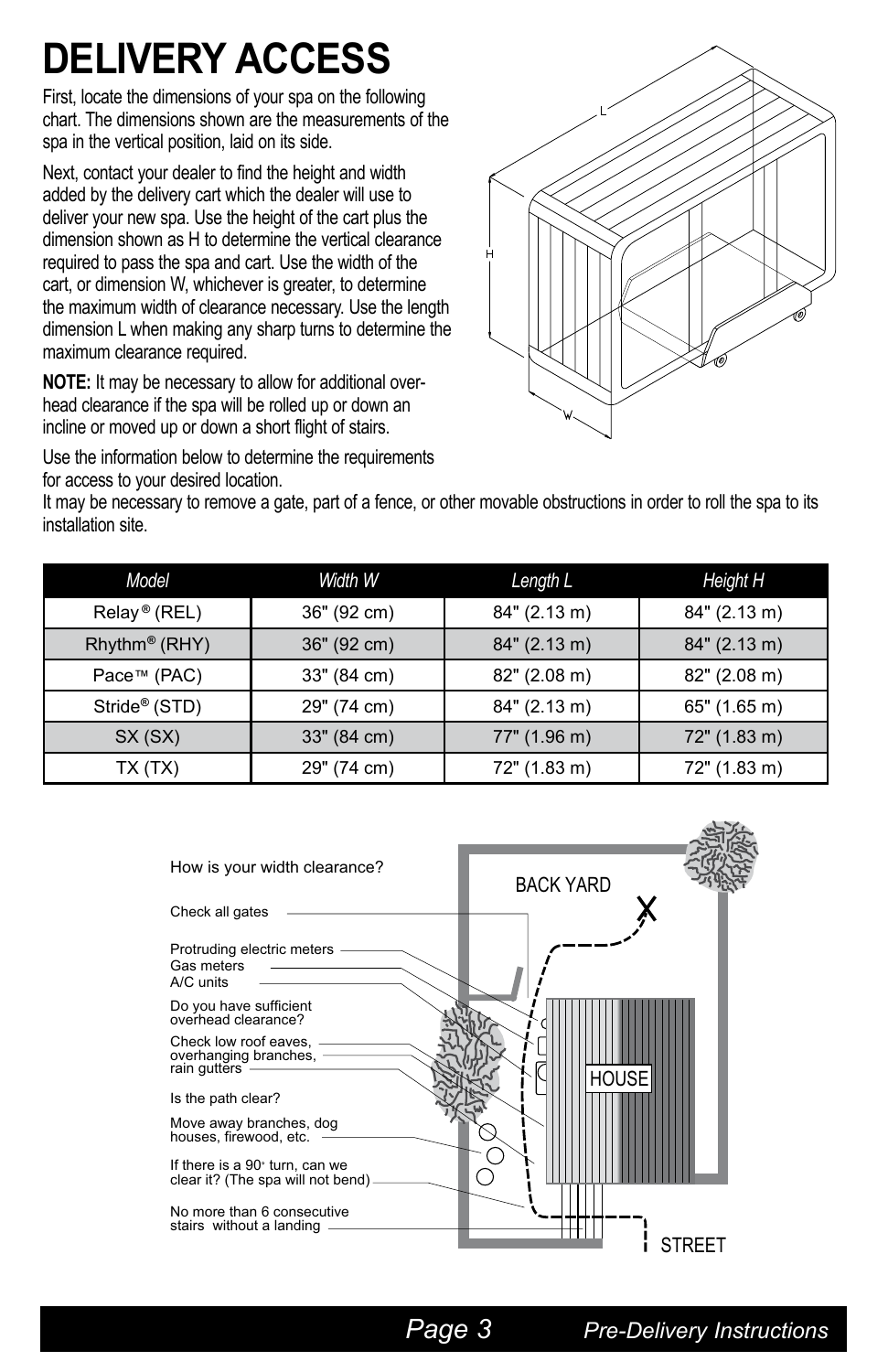If the spa has to be taken off of the cart to go over a wall (either because the entry area is too narrow, the eaves are too low, the corner is too tight, or the stairway is too steep), a crane will be required. Don't be alarmed! About ten percent of the time, a crane is the only way to install the spa by lifting it to its final destination.

The crane has a truck-mounted boom which can fit right in your driveway. It is run by a licensed and insured operator. For a charge, the crane operator will lift your spa over walls, buildings, or any other obstruction and place it as close to the installation site as possible. The Hot Spring® spa delivery personnel will supervise the crane delivery and complete the spa installation.

**NOTE:** If your spa delivery requires the use of a crane, you may be required to pay for its services at the completion of the delivery.

### **GROUND PREPARATION**

Your Hot Spring spa has been engineered to perform on all kinds of common yard surfaces. While a concrete slab is best for long-term use\*, other foundations are acceptable so long as a level base is prepared prior to delivery.

**\*NOTE:** Have a reinforced concrete pad at least 4 inches (10cm) thick or a deck that is able to withstand the pounds per square foot listed in the Spa Specification section.

#### *INSTALLATION NOTES:*

- Concrete sloped at 1/2 inch per 10 feet (1 cm per 3 m) is preferred so that rain water and water spillover will run off and not puddle underneath the spa (water under the spa for long periods of time may cause the wood to deteriorate).
- If brick or wood decking is selected for the spa foundation, it should be placed and leveled below the entire spa to maintain even distribution of the spa weight.
- It is important to note that if bricks are used to distribute the weight of the spa there may still be a tendency to settle unevenly, resulting in an unlevel spa.
- Remember, placing the spa around grass or dirt may increase the amount of debris which is inadvertently brought into the spa water on the user's feet.

If you are purchasing a deck package or a gazebo with your spa, a solid foundation becomes mandatory. Placing them on any surface other than a single level pad could create problems with their installation. Pictured at right are a few of the recommended surfaces.

As a homeowner, it is your responsibility to provide a suitable, level foundation for your spa. Keep in mind that most delivery crews are not equipped to level and prepare spa sites.

If you are interested in having a concrete slab, brick surface, or wood deck installed, your Hot Spring dealer should be able to suggest a qualified, licensed contractor.



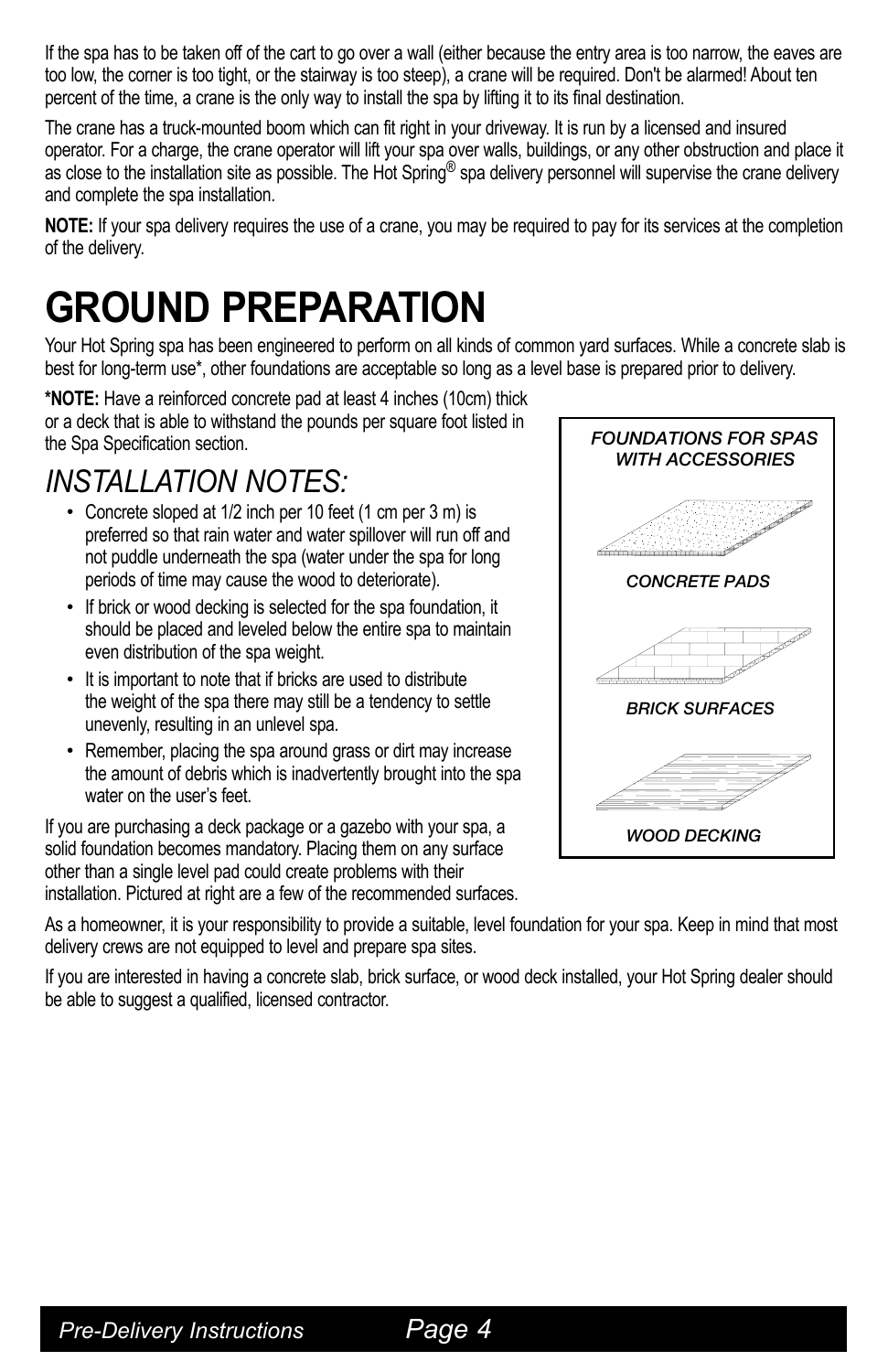## *RELAY*  **®** */ RHYTHM***®** *(Model REL/RHY)*

*Dimensions*

*NOTE: All dimensions are approximate; measure your spa before making critical design or pathway decisions. Configuration and location may change without notice.*



**NOTE: WATKINS WELLNESS** recommends that the Relay & Rhythm be installed on a minimum 4" (10.2 cm) thick reinforced concrete pad or structurally sound deck able to support the "dead weight" found in the spa specification chart. **IMPORTANT:** THE RELAY & RHYTHM MUST NOT BE SHIMMED IN ANY MANNER.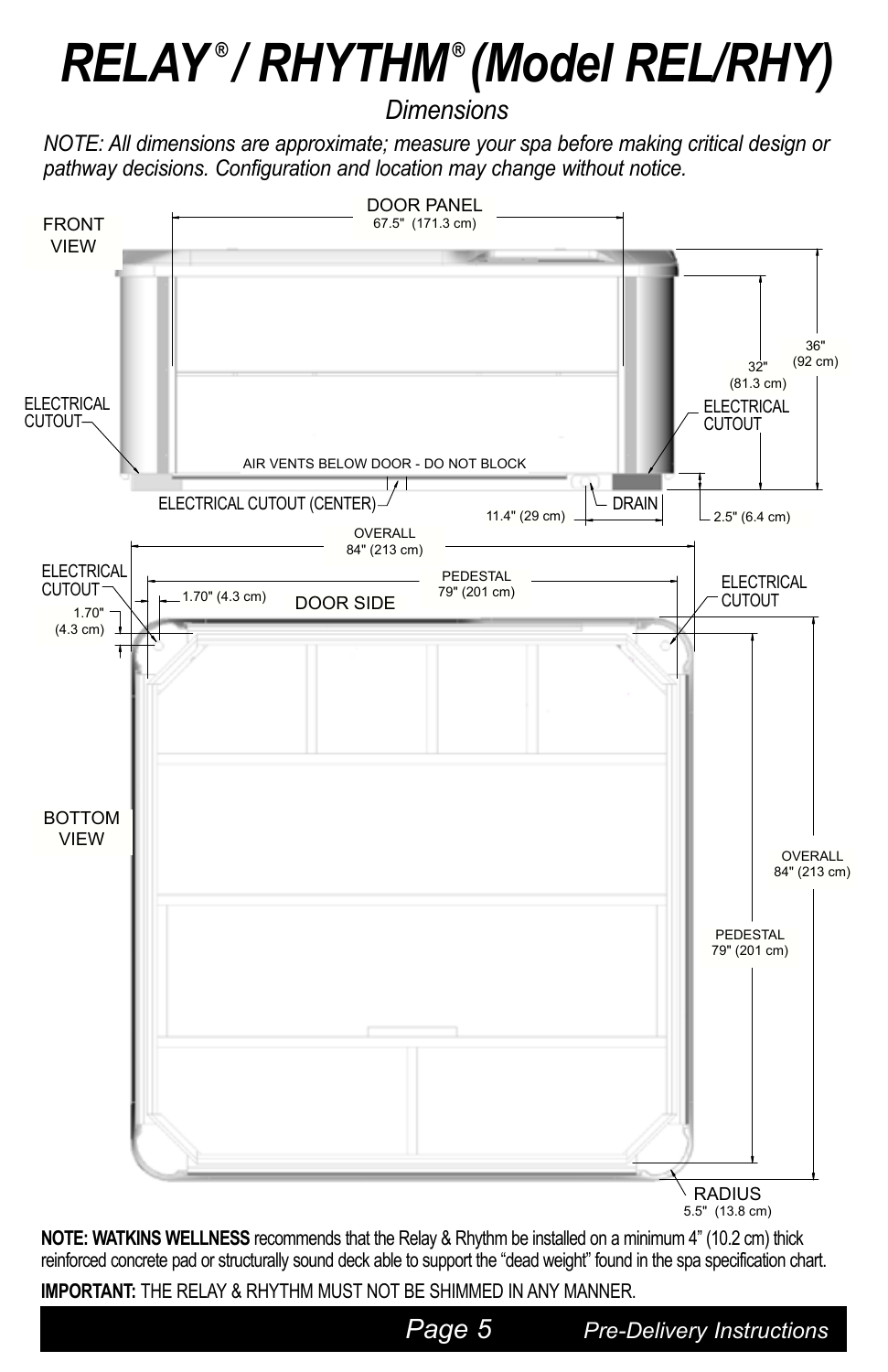# *PACE*™*(Model PAC)*

*Dimensions*

*NOTE: All dimensions are approximate; measure your spa before making critical design or pathway decisions. Configuration and location may change without notice.*



**NOTE: WATKINS WELLNESS** recommends that the PACE be installed on a minimum 4" (10.2 cm) thick reinforced concrete pad or structurally sound deck able to support the "dead weight" found in the spa specification chart.

**IMPORTANT:** THE PACE MUST NOT BE SHIMMED IN ANY MANNER.

*Pre-Delivery Instructions Page 6*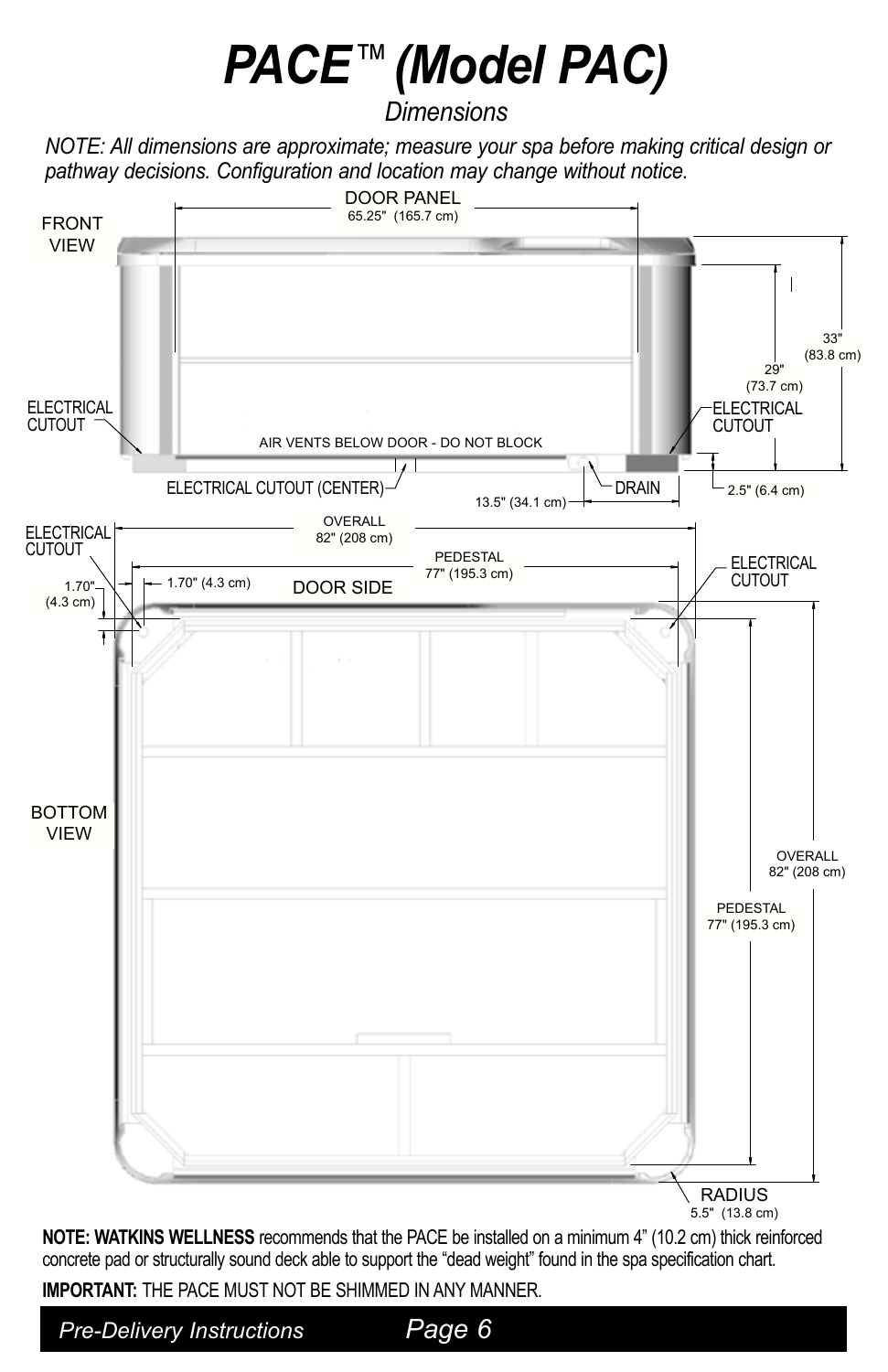# *STRIDE* **®** *(Model STD)*

*Dimensions*

*NOTE: All dimensions are approximate; measure your spa before making critical design or pathway decisions. Configuration and location may change without notice.*



**NOTE: WATKINS WELLNESS** recommends that the STRIDE be installed on a minimum 4" (10.2 cm) thick reinforced concrete pad or structurally sound deck able to support the "dead weight" found in the spa specification chart.

**IMPORTANT:** THE STRIDE MUST NOT BE SHIMMED IN ANY MANNER.

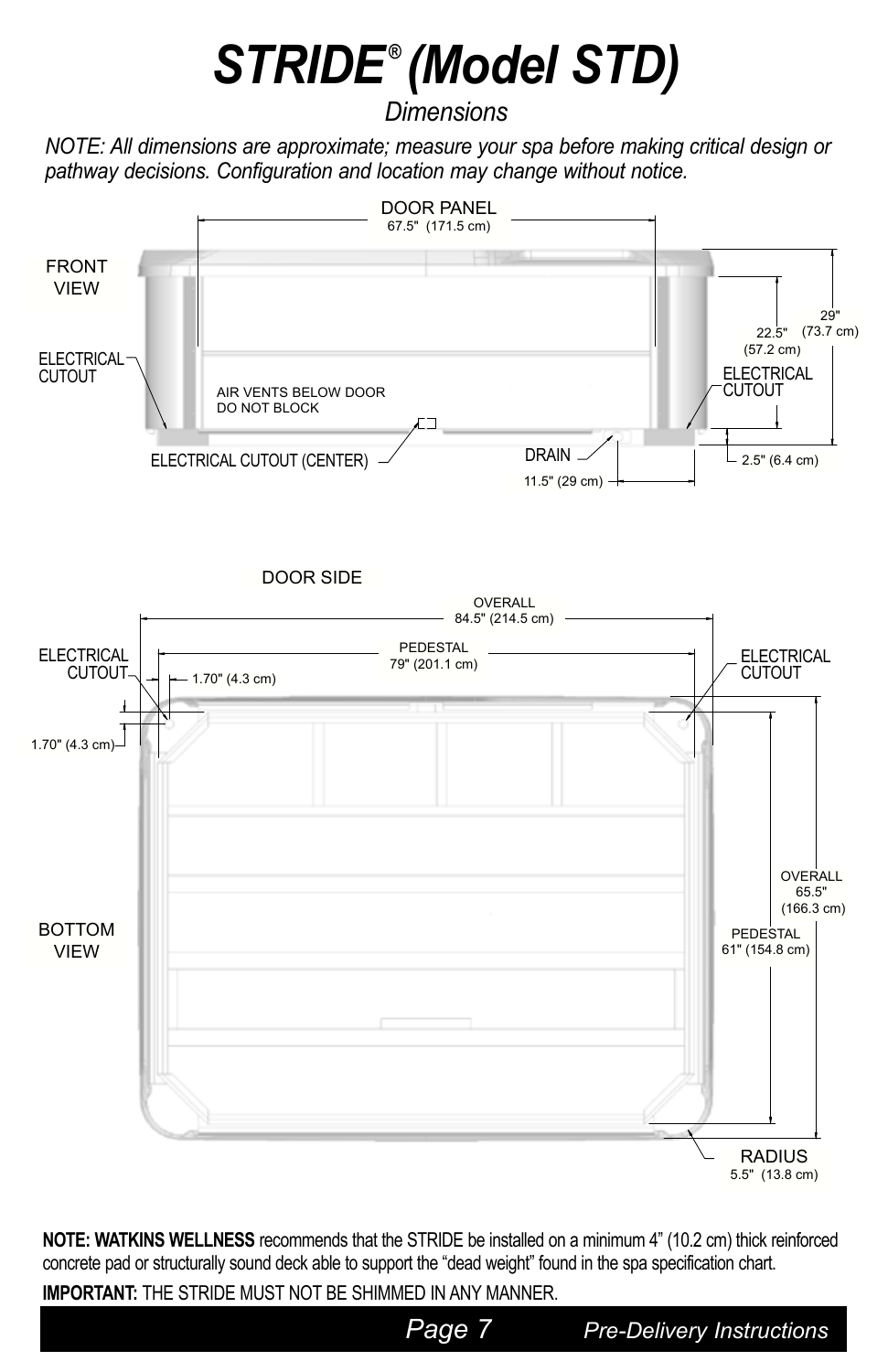## *SX(Model SX)*

*Dimensions*

*NOTE: All dimensions are approximate; measure your spa before making critical design or pathway decisions. Configuration and location may change without notice.*



**NOTE: WATKINS WELLNESS** recommends that the SX be installed on a minimum 4" (10.2 cm) thick reinforced concrete pad or structurally sound deck able to support the "dead weight" found in the spa specification chart. **IMPORTANT:** THE SX MUST NOT BE SHIMMED IN ANY MANNER.

*Pre-Delivery Instructions Page 8*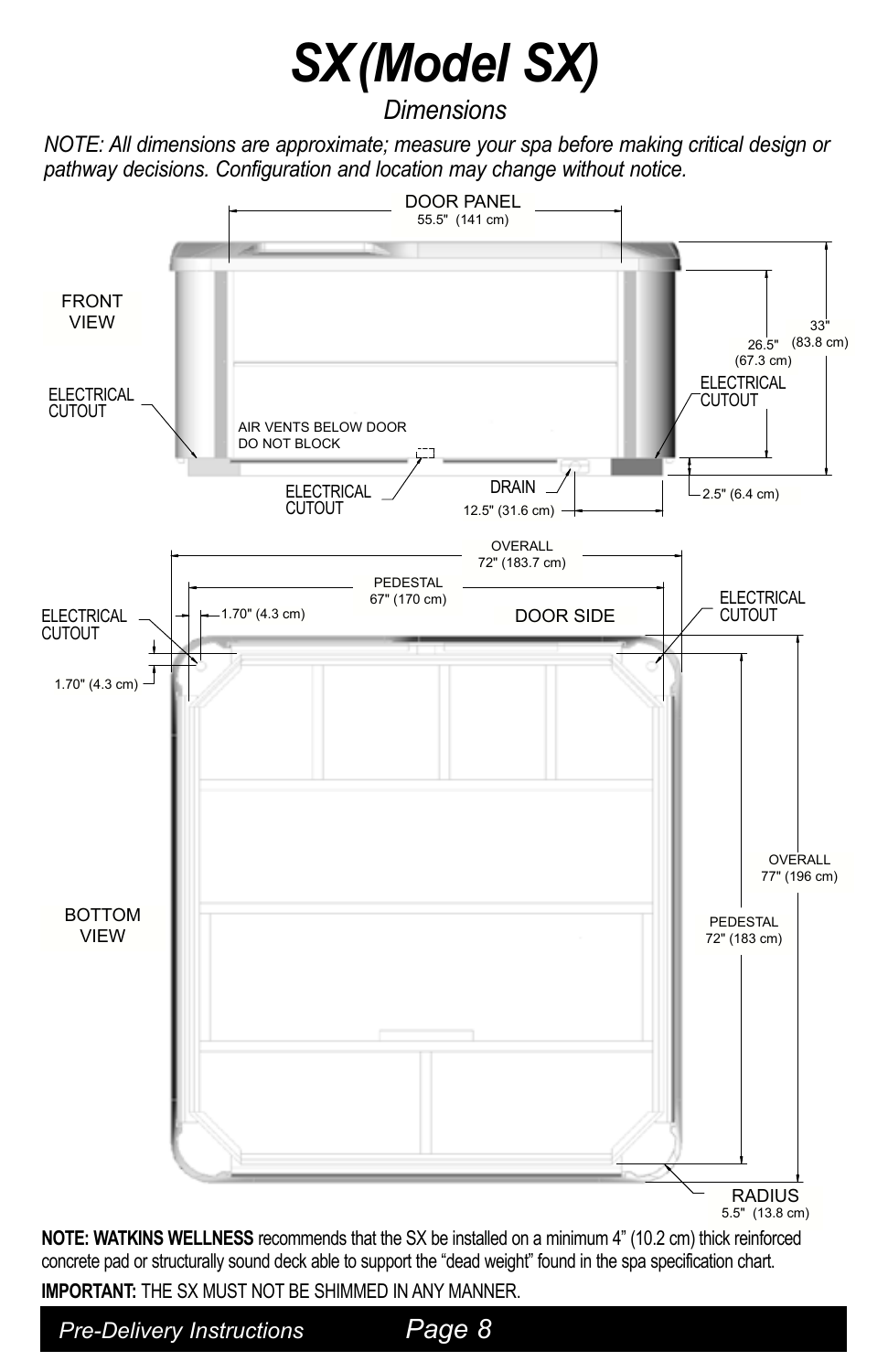## *TX(Model TX)*

*Dimensions*

*NOTE: All dimensions are approximate; measure your spa before making critical design or pathway decisions. Configuration and location may change without notice.*



**NOTE: WATKINS WELLNESS** recommends that the TX be installed on a minimum 4" (10.2 cm) thick reinforced concrete pad or structurally sound deck able to support the "dead weight" found in the spa specification chart.

**IMPORTANT:** THE TX MUST NOT BE SHIMMED IN ANY MANNER.

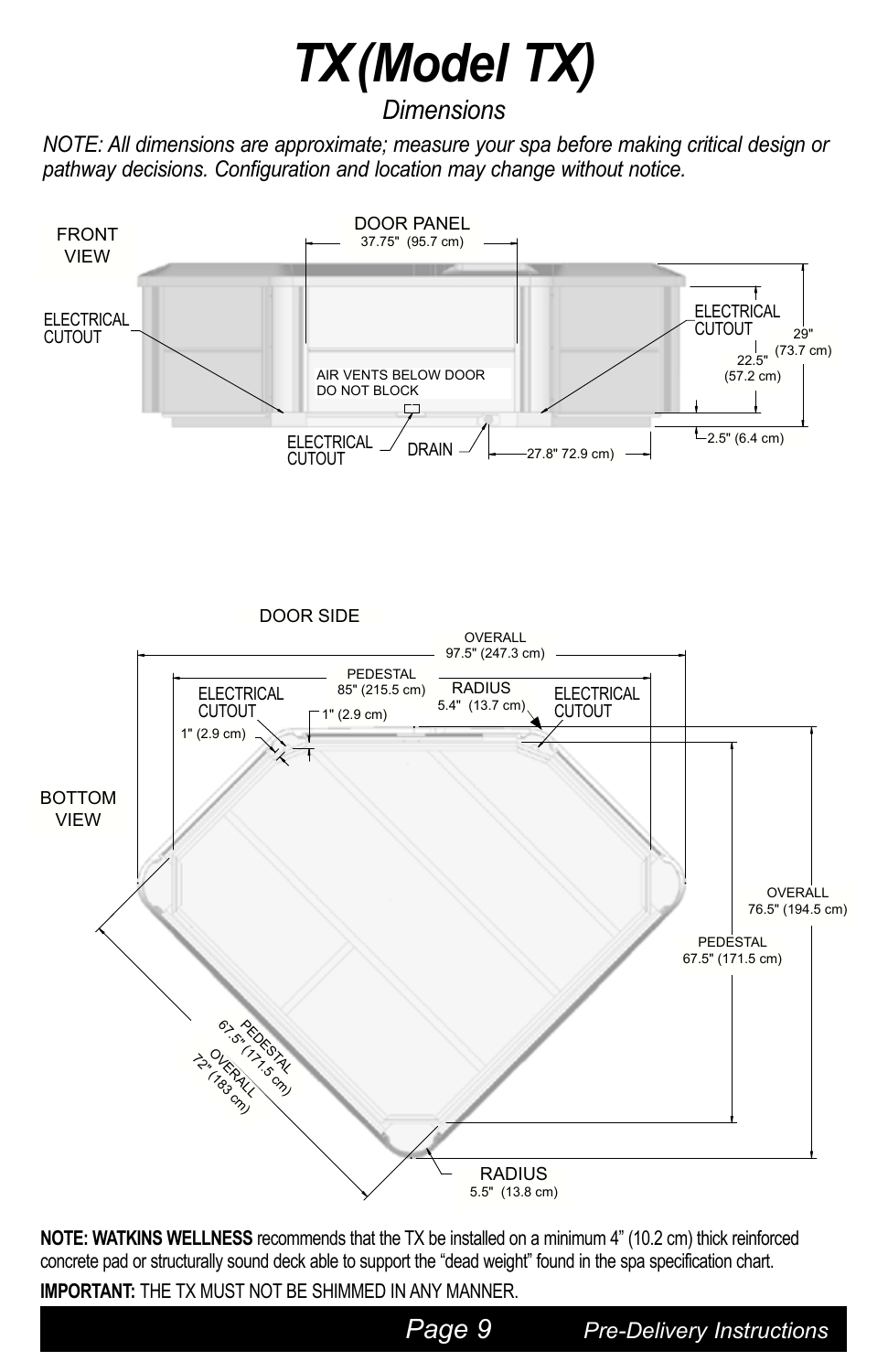## **ELECTRICAL REQUIREMENTS**

### **SELECTING THE VOLTAGE FOR YOUR SPA**

The Pace™, Stride™, SX and TX operates on 115 volts 20 amp (15 amp for TX) 60 Hz. These models can also be converted to either 115 volt 30 amp or 230 volt 50 amp. The Relay*®* and Rhythm*®* models require a dedicated 230 volt power supply. When the Pace, Stride, SX or TX is connected to 115 volts 15 or 20 amp, the heater will provide approximately 1000 watts of heat only when the pump is operating in LOW speed and the thermostat is calling for heat. When the Pace, Stride, SX or TX spa is connected to 115 volts 30 amp, the heater will provide approximately 1000 watts of heat when the pump is operating in LOW or HIGH speed and the thermostat is calling for heat. When the Pace, Stride, SX or TX is connected to 230 volts 50 amps, the heater will provide approximately 4000 watts of heat when the pump is operating in LOW or HIGH speed and the thermostat is calling for heat.

All electrical connections must be made in accordance with the wiring information contained in the electrical control box or on the back of the field wiring access panel of the equipment module.

### **STANDARD, CORD-CONNECTED 115 VOLT 15 OR 20 AMP CONFIGURATION**

For your safety, if you are having an electrician install an electric outlet for the spa it should be no closer than 5 feet (1.5 m) and no further than 10 feet (3 m) from the spa. [Reference National Electrical Code 680 - 6a(1) and 680 - 41a.]

One GFCI is used in the cord-connected 20 amp configuration. The GFCI module is located at the end of the power cord. To test the GFCI, simply press the TEST button. The GFCI should trip to the "off" position, disconnecting power to the spa. To reset the GFCI, press the RESET button. The GFCI should reset, and power should be restored to the spa. If the GFCI does not function in this way, unplug the cord and contact an authorized Hot Spring spa service technician.





**NOTE:** Consult your local code authority to determine if an electrical outlet with a cover is required for your installation. If it is, a suitable outlet cover may be purchased from your authorized Hot Spot dealer.

### **115 VOLT 20 AMP ELECTRICAL REQUIREMENTS**

The Pace,Stride and SX spa models must be connected to a 115 volt, 20 amp grounded circuit. A dedicated circuit is required; the term "dedicated" means the electrical circuit is not being used for any other high-load electrical items (patio lights, appliances, garage circuits, etc.). If the spa is connected to a non-dedicated circuit, overloading will result in "nuisance tripping" of the internal fuses or of the breaker switch at the house electrical breaker panel.

The circuit must be properly wired; that is, it must have the following:

• Standard (cord-connected) 115 volt 20 amp (Pace, Stride & SX models) – A minimum 20 amp GFCI circuit breaker in the house panel, #12 AWG or larger wire (including the ground wire) and the correct polarity throughout the circuit.

In addition to the dedicated 20 amp, 115 volt GFCI protected circuit, your spa requires a 20 amp single receptacle. This receptacle, which contains an outdoor-rated, weather-resistant receptacle cover plate, will be provided to you. The single receptacle and cover plate should be installed by your electrician prior to the delivery of your spa.

A pressure wire connector is provided on the exterior surface of the spa's electrical control box, located inside the equipment compartment. This is to permit the connection of a bonding ground wire between this point and any metal equipment, enclosures, pipe or conduit within five feet of the spa (if needed to comply with local building code requirements). The bonding wire must be at least a #8 AWG copper wire.

#### **NEVER CONNECT THE SPA TO AN EXTENSION CORD!**

Each Pace, Stride, SX and TX spa comes equipped with approximately 15 feet (4.5 m) of usable power cord (this is the maximum length allowed by regulatory standards and the National Electric Code). The power cord is stored for shipping inside the spa. To remove the power cord, open the equipment compartment and locate the cord. Carefully pull the cord out of the equipment compartment to the desired length and place in center cutout .

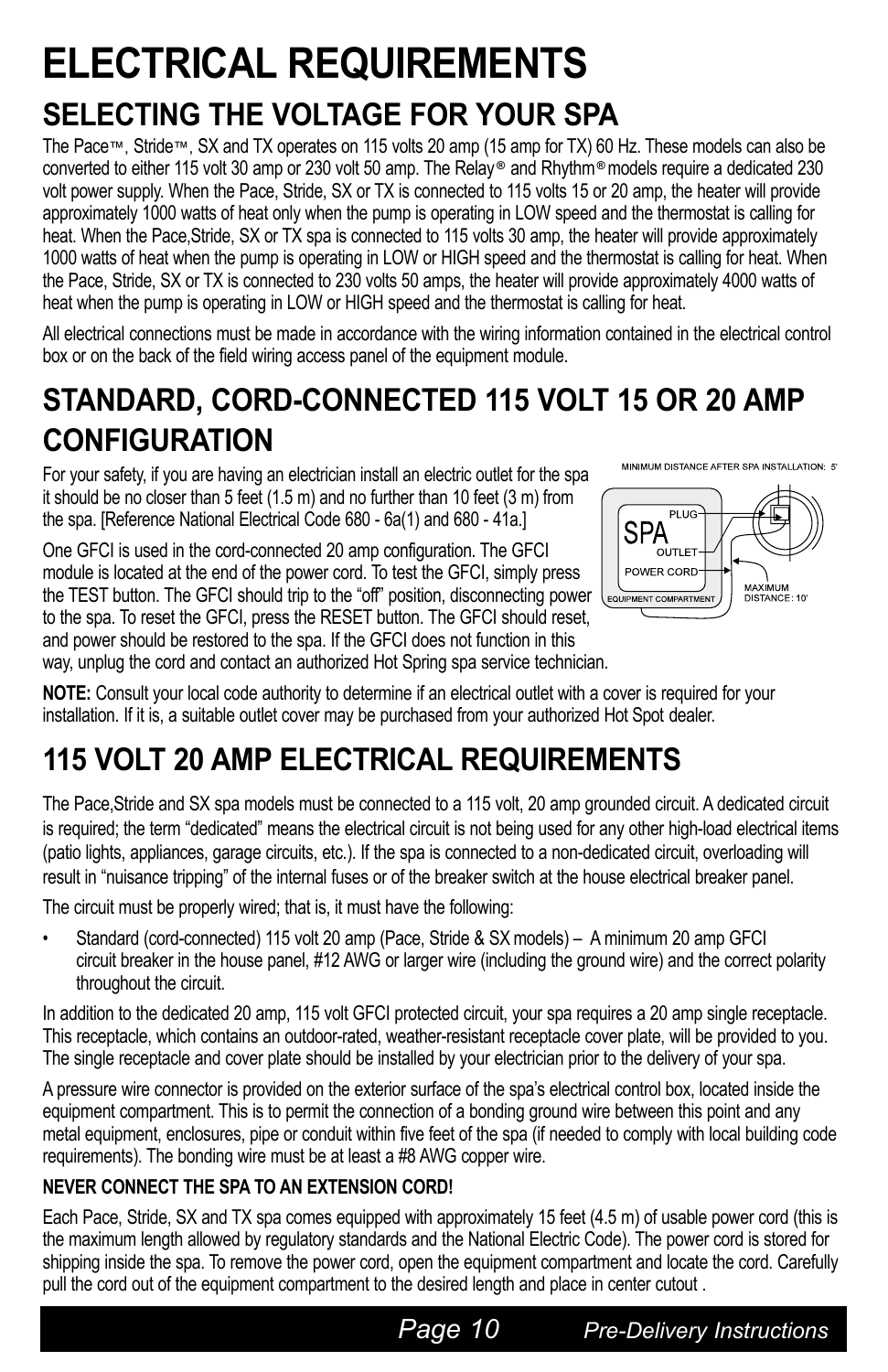**NOTE**: Canadian regulations prevent Pace™, Stride and SX spas to come with a power cord and are require to be wired directly to the power source. Use Canadian Electrical Codes for electrical installation.

#### **115 VOLT 30 AMP CONVERSION (PACE, STRIDE, SX & TX SPAS)**

To ensure you will have an opportunity to use your spa soon after delivery, it is very important that the required electrical service has been installed. Unless otherwise stipulated by your dealer, **THIS IS YOUR RESPONSIBILITY.**

**IMPORTANT:** All electrical circuits must be installed by a qualified, licensed electrician.



#### **230 VOLT INSTALLATION (RELAY® & RHYTHM® AND OPTIONAL PACE, STRIDE, SX AND TX CONVERTED SPA MODEL)**

Your spa contains a control box designed to operate at 230V, 60Hz. Installation of a 50 amp. dedicated circuit is required for Relay & Rhythm spas and optional for the other spa models. The control box must be hard wired directly to a subpanel protected by a Ground Fault Circuit Interrupter (GFCI). The subpanel containing GFCI breakers is included with the Relay & Rhythm spa models only. Purchase the subpanel from you dealer for the converted models when converting to 230 volts.

**IMPORTANT NOTE:** All electrical connections to the control box must be accomplished by a qualified electrician in accordance with the National Electrical Code and in accordance with any local electrical codes in effect at the time and place of installation.

All electrical connections must be made in accordance with the wiring information contained in this manual and on the back of the field wiring access panel of the control box. A licensed electrician should install a four-wire electrical service (two line voltages, one neutral, one ground) from the main electrical service panel to the subpanel.



Your electrician should mount the subpanel in the vicinity of the spa but it should not be closer than five feet (1.5 m) from the spa water edge (NEC 680-38 to 41-A-3).  $\overline{a}$ JUMPERS REQUIRED

INSTALLATION NOTE: After the spa has been installed, your electrician can connect the conduit from the subpanel to the spa's control box and then complete the wiring connections in the control box. **NOTE:** Complete step-by-step Installation and Wiring Instructions for all models are included in the Owner's Manual.

**WARNING:** Removing or bypassing the GFCI breakers in the subpanel at any time will result in an unsafe spa and will void the warranty.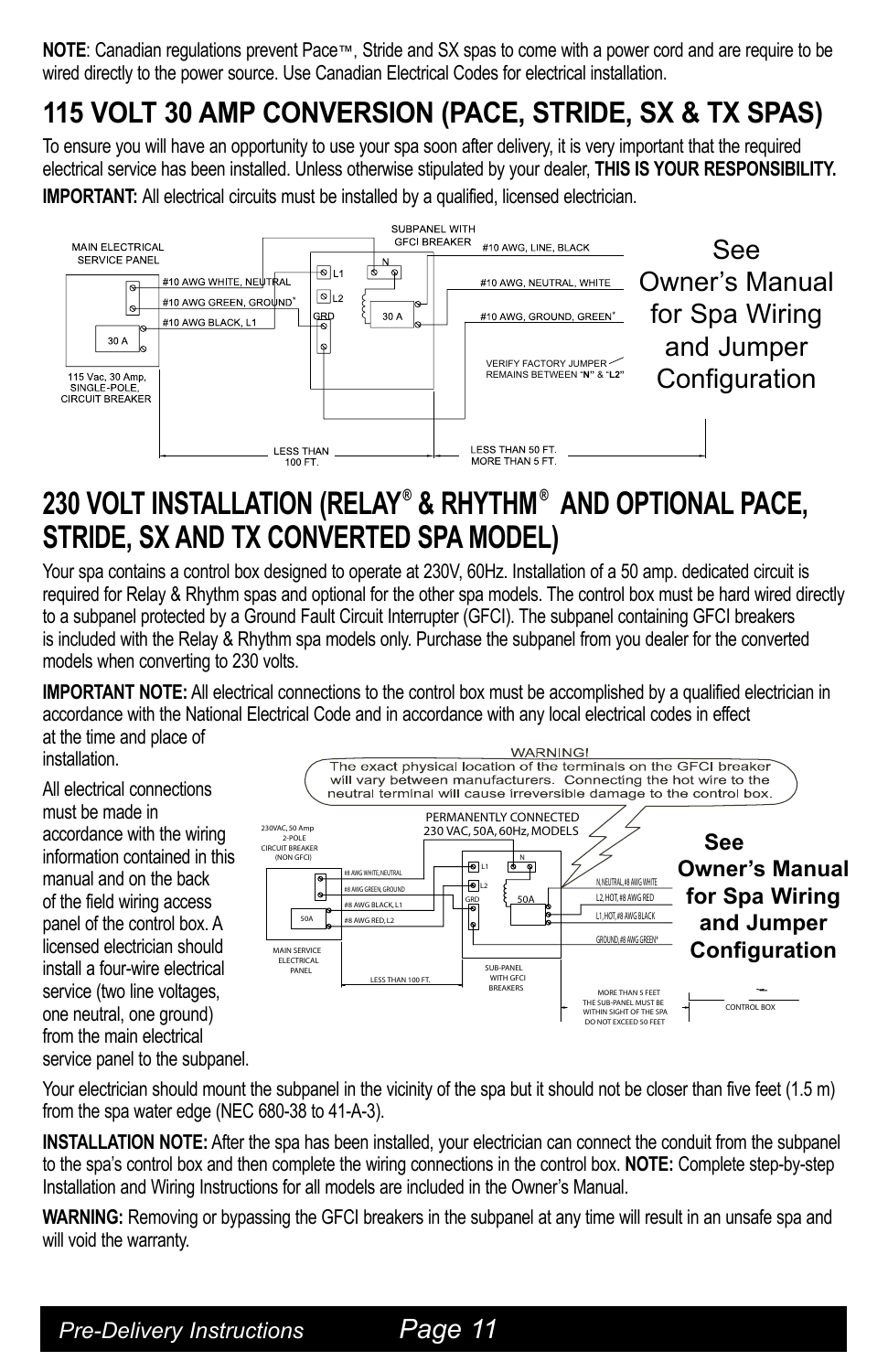### *Refer to spa's wiring diagram on back of control box cover for proper wiring and jumper configuration.* **SX & TX Models Only**

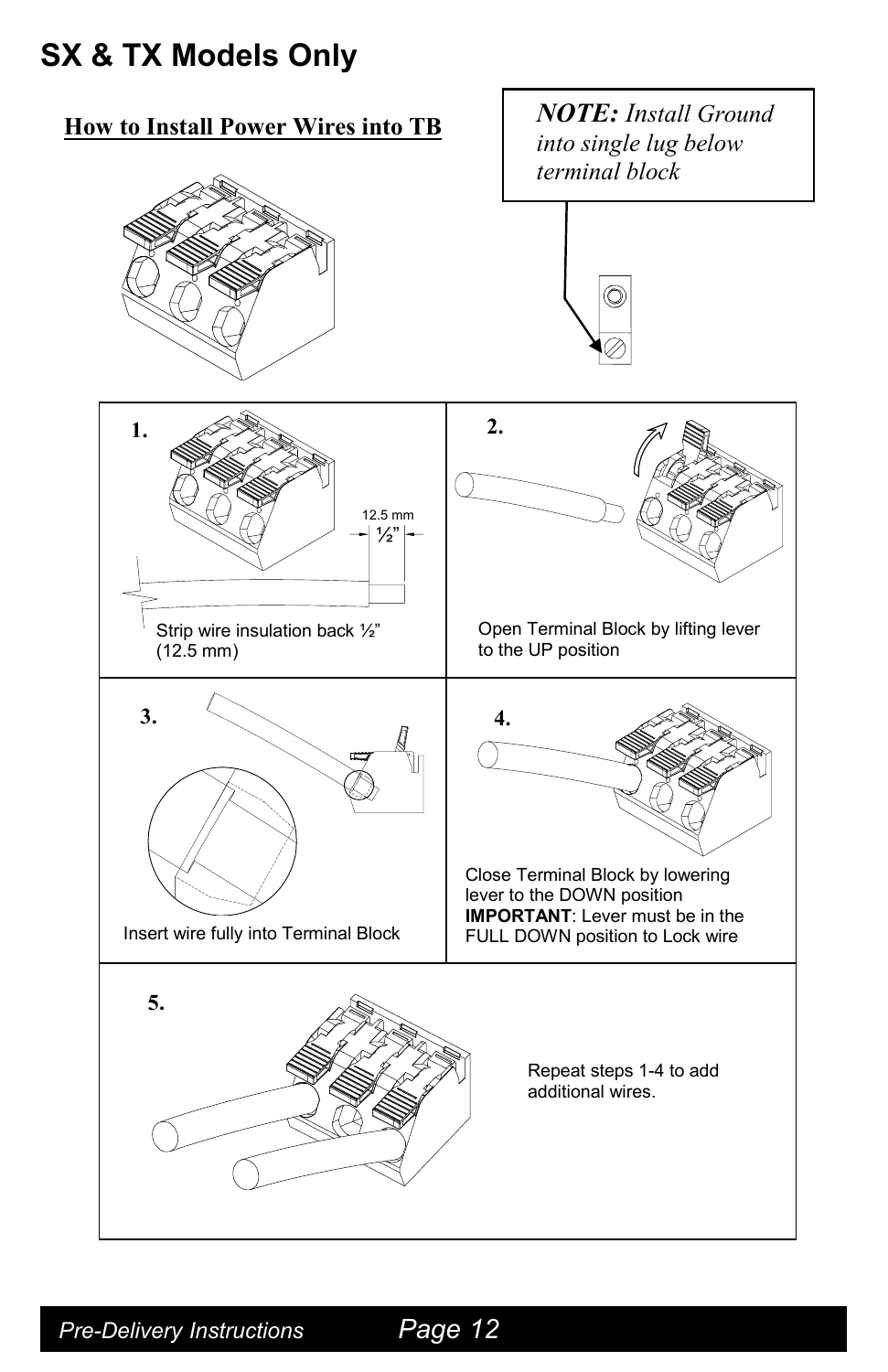### **SPA SPECIFICATIONS** *CONTRACTOR SUGGESTIONS*

#### *Electrician*

| Name:      |                                                                                                                         |
|------------|-------------------------------------------------------------------------------------------------------------------------|
|            |                                                                                                                         |
| Telephone: | <u> The Communication of the Communication of the Communication of the Communication of the Communication of the Co</u> |
|            |                                                                                                                         |
| Name:      |                                                                                                                         |
|            |                                                                                                                         |
| Telephone: | <u> 1989 - Andrea Stadt Britain, fransk politik (d. 1989)</u>                                                           |
|            |                                                                                                                         |
| General    |                                                                                                                         |
|            |                                                                                                                         |
|            |                                                                                                                         |
| Name:      |                                                                                                                         |
|            |                                                                                                                         |
| Telephone: |                                                                                                                         |
|            |                                                                                                                         |
| Name:      |                                                                                                                         |
| Telephone: |                                                                                                                         |

#### *ADDITIONAL PRODUCTS AVAILABLE FROM YOUR HOT SPRING® SPA DEALER*

- FreshWater<sup>®</sup> water care products
- Spa Frog<sup>®</sup> @ease products
- Vanishing Act<sup>®</sup> Calcium Remover
- Clean Screen<sup>®</sup> Pre-Filter
- Spa vacuums
- Spa upgrade jet kits
- Replacement filter cartridges
- Pillows
- Spa Steps

Retractable cover system with clearance requirements (Available for all models except TX)

- Cover Cradle<sup>®</sup> 24" (61 cm) Clearance required
- Cover Cradle II 24" (61 cm) Clearance required
- UpRite<sup>®</sup>  $7$ " (18 cm) Clearance required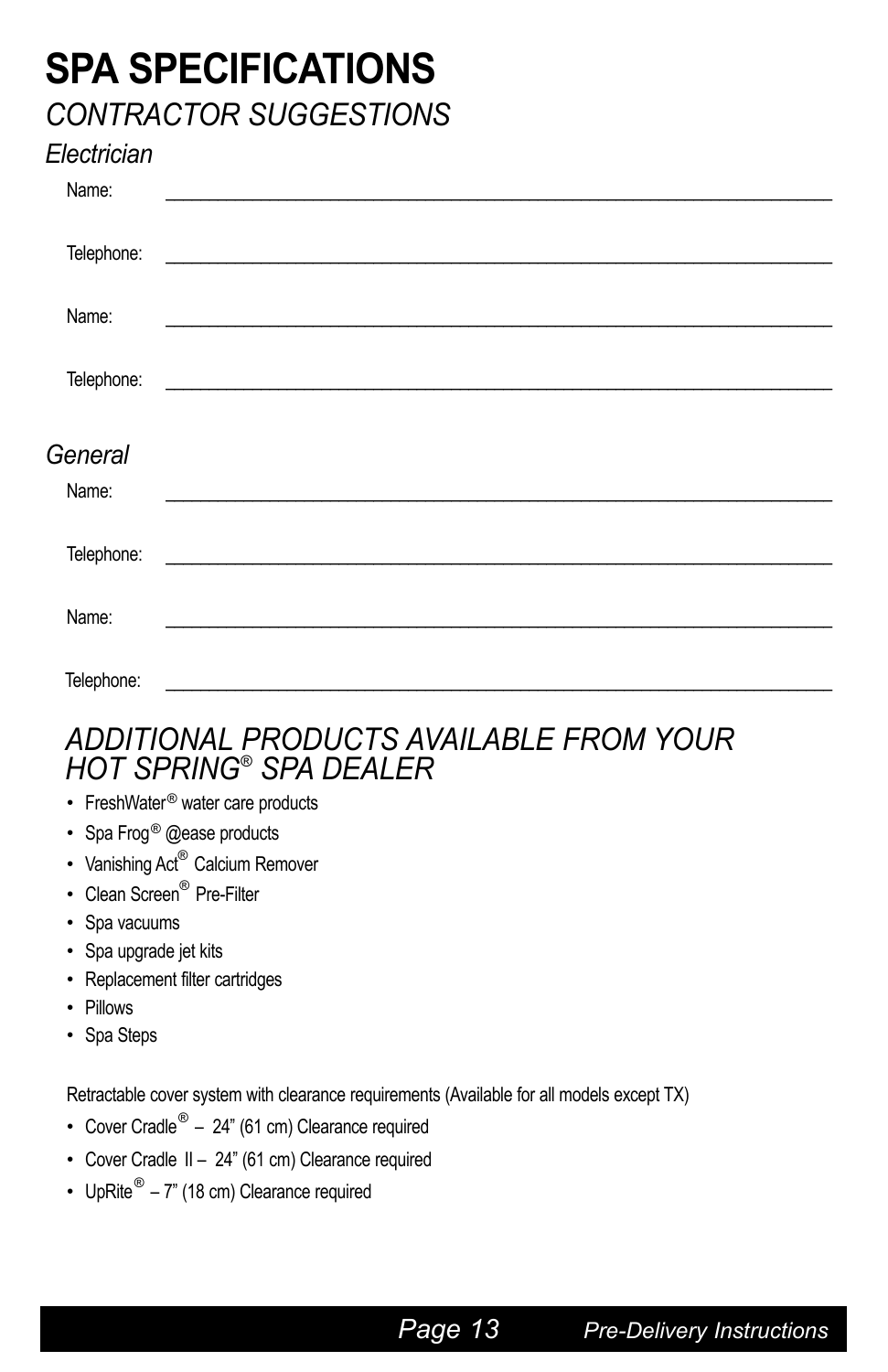#### *SERVICES AVAILABLE FROM YOUR HOT SPRING® SPA DEALER*

| Service                                                         | Cost |
|-----------------------------------------------------------------|------|
| Pre-Delivery site inspection                                    |      |
| Deliver spa to installation site                                |      |
| Unwrap spa and haul away packaging material                     |      |
| Set up spa                                                      |      |
| Fill the spa with water                                         |      |
| Connect the spa to its power source (115 Volt 15/20 amp models) |      |
| Explain and test the spa's operation                            |      |
| • Jet system                                                    |      |
| • Air Control system                                            |      |
| • Set temperature control                                       |      |
| • Control panel functions                                       |      |
| Explain the safety features                                     |      |
| $\cdot$ GFCI                                                    |      |
| • Heater high limit                                             |      |
| General spa operation & maintenance orientation                 |      |
| Water quality and maintenance orientation                       |      |
| Adjust the water's Total Alkalinity, and pH                     |      |
| Sanitize the water                                              |      |
| Inspect the spa cover, place on spa and install cover locks     |      |
| Review Owner's Manual & Warranty Card                           |      |
| Follow-up call                                                  |      |
| In-store spa water analysis                                     |      |
| <b>TOTAL COST</b>                                               |      |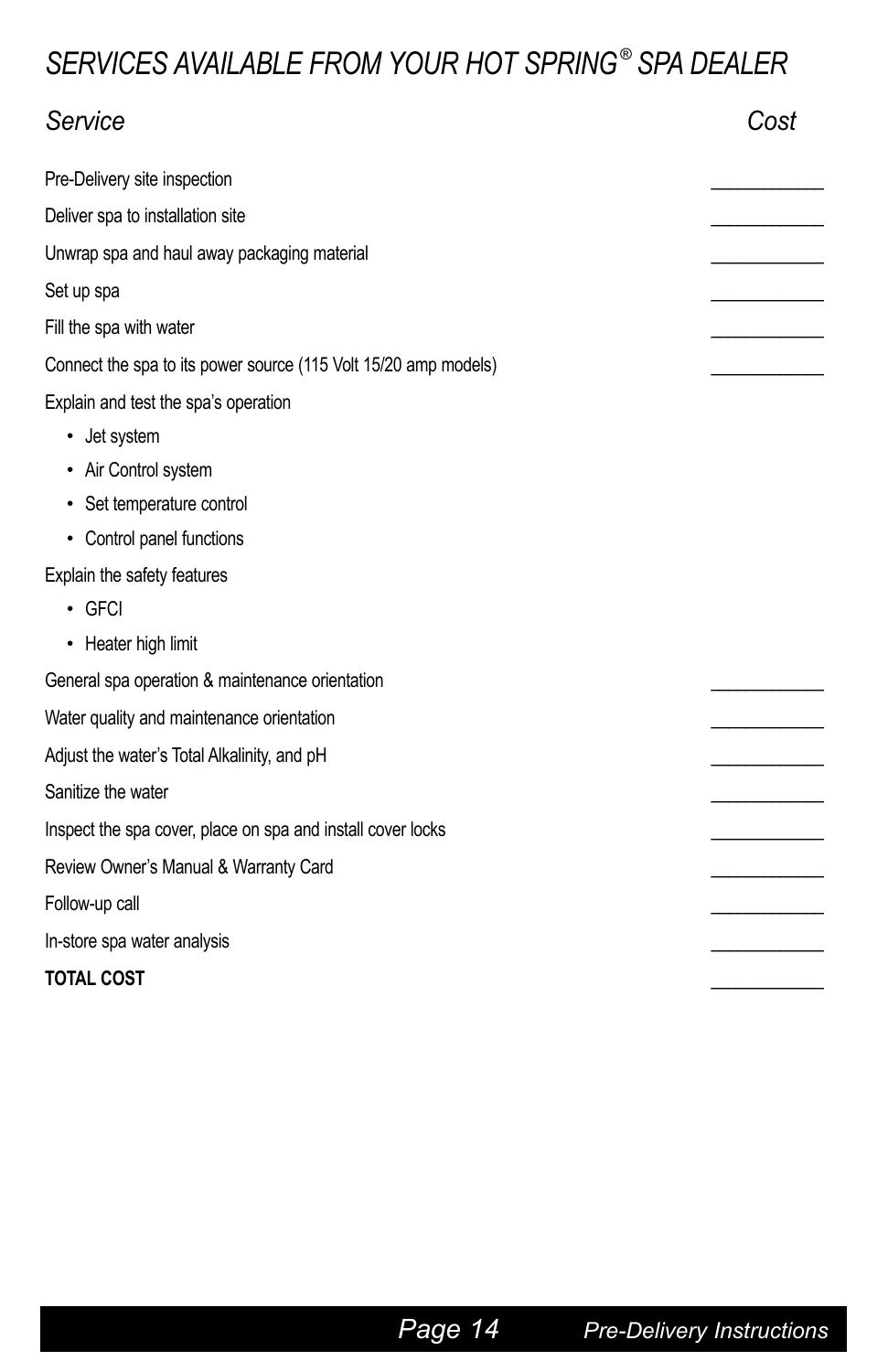## **Spa Specifications**

|                                              | Footbritty                           | dinensions<br>Height | Efective<br>filler area | Healey-                                                | Gapacity<br><b>Viates</b><br>(Natts) | DTHesiph                       | Filled Weight               | Dead Weight                                            | Electrical<br>Tequireal                                                                                          |
|----------------------------------------------|--------------------------------------|----------------------|-------------------------|--------------------------------------------------------|--------------------------------------|--------------------------------|-----------------------------|--------------------------------------------------------|------------------------------------------------------------------------------------------------------------------|
| Relay®<br>(REL)<br>Seating<br>(6 Adults)     | 7'0" x 7'0"<br>2.13m<br>x<br>2.13m   | 36"<br>92 cm         | $65$ ft <sup>2</sup>    | 4,000                                                  | 340<br>Gallons<br>1,290<br>litres    | 830<br>Ibs<br>375<br>kg        | 4,715<br>lbs<br>2,140<br>kg | 120<br>$lbs/ft^2$<br>590<br>kg/m <sup>2</sup>          | 230 volt, 50 amp<br>Single phase<br><b>GFCI</b> circuit                                                          |
| $R$ hythm®<br>(RHY)<br>Seating<br>(7 Adults) | 7'0" x 7'0"<br>2.13m<br>x<br>2.13m   | 36"<br>92 cm         | $65$ ft <sup>2</sup>    | 4,000                                                  | 330<br>Gallons<br>1,250<br>litres    | 845<br>Ibs<br>383<br>kg        | 4,820<br>lbs<br>2,185<br>kg | 125<br>$lbs/ft^2$<br>610<br>kg/m <sup>2</sup>          | 230 volt, 50 amp<br>Single phase<br><b>GFCI</b> circuit                                                          |
| **Pace™<br>(PAC)<br>Seating<br>(5 Adults)    | 6'10" x 6'10"<br>2.08m<br>x<br>2.08m | 33"<br>84 cm         | 30 ft <sup>2</sup>      | 1,000<br>or<br>4,000<br>$^{\textregistered}$<br>230V   | 300<br>Gallons<br>1,135<br>litres    | 775<br>Ibs<br>350<br>kg        | 4,150<br>Ibs<br>1,880<br>kg | 115<br>$lbs/ft^2$<br>565<br>kg/m <sup>2</sup>          | 115 volt, 20 amp<br>or 30 amp<br><b>Dedicated GFCI</b><br>or 230 volt, 50<br>amp Single<br>phase GFCI<br>circuit |
| **Stride®<br>(STD)<br>Seating<br>(3 Adults)  | 7'0" x 5'5"<br>2.13m<br>x<br>1.65m   | 29"<br>74 cm         | $30$ ft <sup>2</sup>    | 1,000<br><b>or</b><br>4,000<br>$^{\copyright}$<br>230V | 225<br>Gallons<br>850<br>litres      | 570<br><b>lbs</b><br>260<br>kg | 2,975<br>lbs<br>1,350<br>kg | 100<br>$lbs/ft^2$<br>490<br>kg/m <sup>2</sup>          | 115 volt, 20 amp<br>or 30 amp<br>Dedicated GFCI<br>or 230 volt, 50<br>amp Single<br>phase GFCI<br>circuit        |
| **SX<br>(SX)<br>Seating<br>(3 Adults)        | 6'0" x 6'5"<br>1.83m<br>x<br>1.96m   | 33"<br>84 cm         | 30 ft <sup>2</sup>      | 1,000<br>or<br>4,000<br>$^{\textregistered}$<br>230V   | 230<br>Gallons<br>870<br>litres      | 645<br>Ibs<br>295<br>kg        | 3,090<br>lbs<br>1,400<br>kg | 105<br>lbs/ft <sup>2</sup><br>515<br>kg/m <sup>2</sup> | 115 volt, 20 amp<br>or 30 amp<br>Dedicated GFCI<br>or 230 volt, 50<br>amp Single<br>phase GFCI<br>circuit        |
| **TX®<br>(TX)<br>Seating<br>(2 Adults)       | 6'0" x 6'0"<br>1.83m<br>x<br>1.83m   | 29"<br>74 cm         | $30$ ft <sup>2</sup>    | 1,000<br>or<br>4,000<br>$^{\textregistered}$<br>230V   | 190<br>Gallons<br>720<br>litres      | 635<br>Ibs<br>290<br>kg        | 2,570<br>lbs<br>1,165<br>kg | 95<br>lbs/ft <sup>2</sup><br>465<br>kg/m <sup>2</sup>  | 115 volt, 15 amp<br>or 30 amp<br>Dedicated GFCI<br>or 230 volt, 50<br>amp Single<br>phase GFCI<br>circuit        |

**CAUTION: WATKINS WELLNESS** suggests a structural engineer or contractor be consulted before the spa is placed on an elevated deck.

- \* **NOTE:** The "Filled weight" and "Dead weight" of the spa includes the weight of the max. occupants (assuming an average occupant weight of 175 lbs (80 kg)).
- \*\* **NOTE:** This spa may also be converted to a 115 volt, 30 amp Single phase GFCI circuit

Please note: Due to our manufacturing processes, spa size tolerances or dimensions may vary by .5" or 1.25 cm.